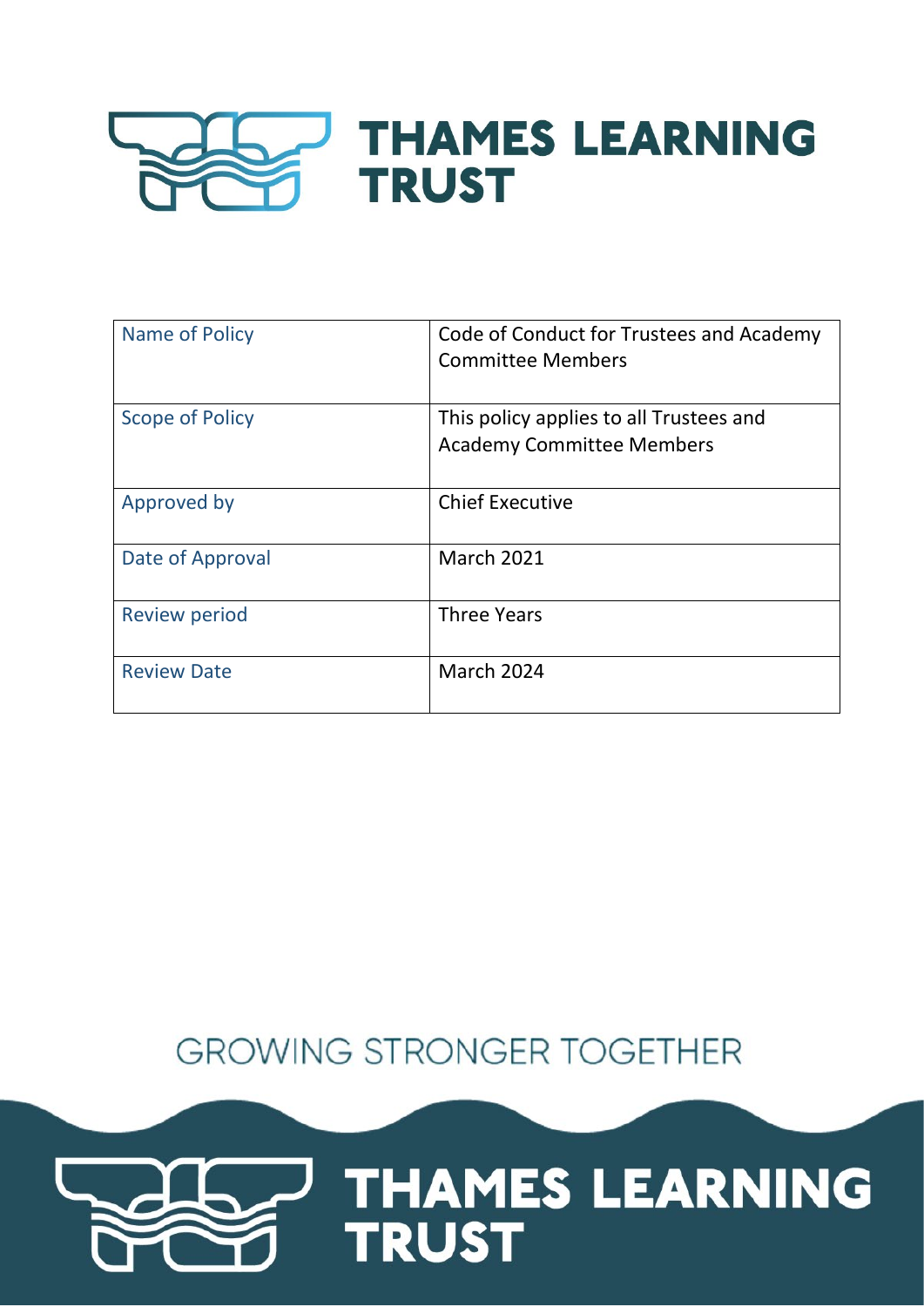This code sets out the expectations on and commitment required from trustees and academy committee members in order for the Trust Board to properly carry out its work within the school/s and the community.

## **The Board of Trustees has the following core strategic functions:**

Establishing the strategic direction, by:

- Setting and ensuring clarity of vision, values, and objectives for the schools and trust
- Agreeing the school improvement strategy with priorities and targets
- Meeting statutory duties

#### Ensuring accountability, by:

- Appointing the lead executive
- Monitoring the educational performance of the schools and progress towards agreed targets
- Performance managing the lead executive
- Engaging with stakeholders
- Contributing to school self-evaluation

Overseeing financial performance, by:

- Setting the budget
- Monitoring spending against the budget
- Ensuring money is well spent and value for money is obtained
- Ensuring risks to the organisation are managed

#### **As individuals on the board we agree to the following:**

#### **Role & Responsibilities**

- We understand the purpose of the board and the role of the executive leaders.
- $\blacksquare$  We accept that we have no legal authority to act individually, except when the board has given us delegated authority to do so, and therefore we will only speak on behalf of the trust board when we have been specifically authorised to do so.
- $\blacksquare$  We accept collective responsibility for all decisions made by the board or its delegated agents. This means that we will not speak against majority decisions outside the board meeting.
- We have a duty to act fairly and without prejudice, and in so far as we have responsibility for staff, we will fulfil all that is expected of a good employer.
- We will encourage open governance and will act appropriately.
- We will consider carefully how our decisions may affect the community and other schools.
- **We will always be mindful of our responsibility to maintain and develop the ethos and** reputation of our school/group of schools. Our actions within the school and the local community will reflect this.
- In making or responding to criticism or complaints we will follow the procedures established by the trust board.
- $\blacksquare$  We will actively support and challenge the executive leaders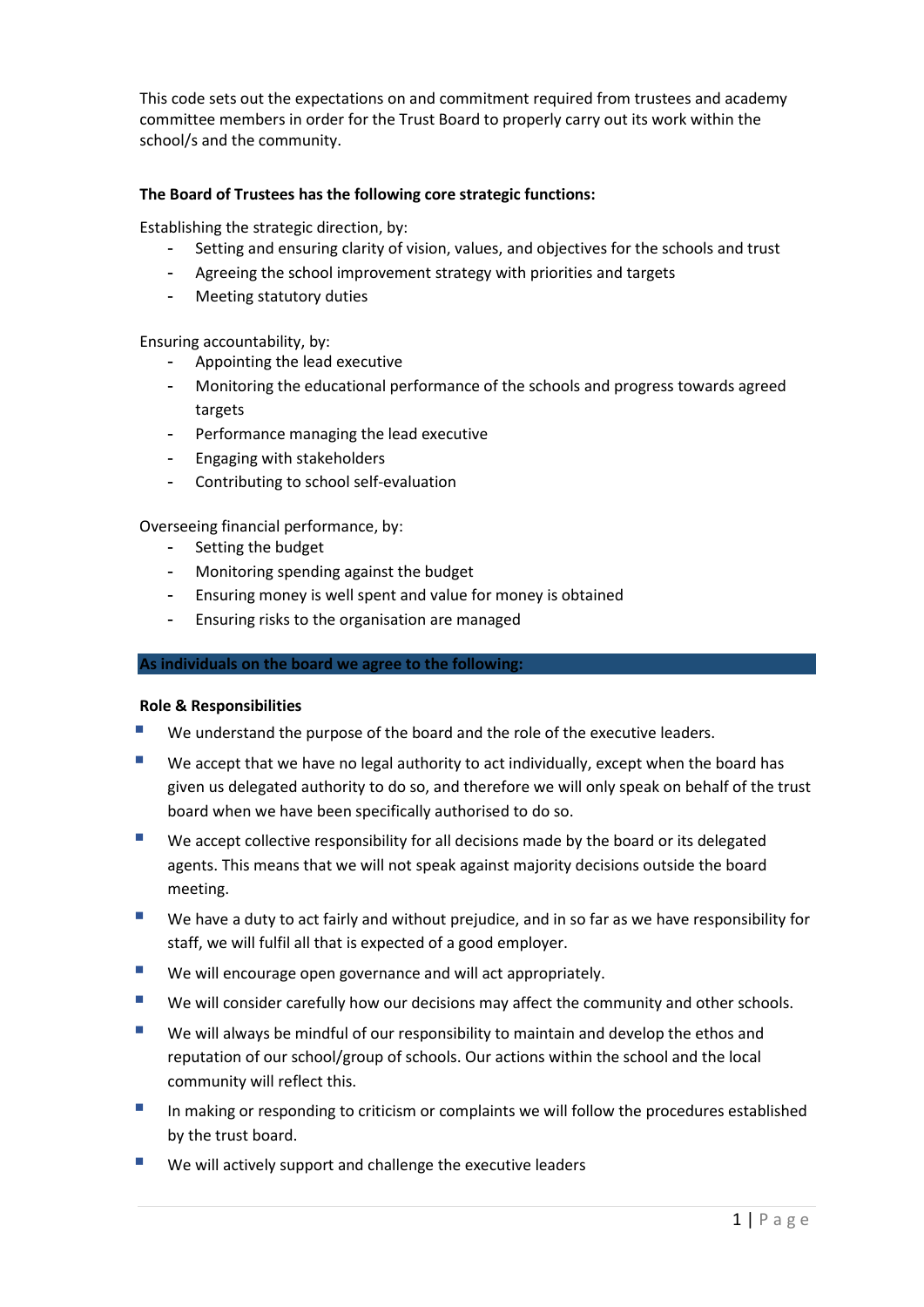- **UP** We will accept and respect the difference in roles between the board and staff, ensuring that we work collectively for the benefit of the organisation;
- $\blacksquare$  We will respect the role of the executive leaders and their responsibility for the day to day management of the organisation and avoid any actions that might undermine such arrangements;
- We agree to adhere to the school's rules and polices and the procedures of the Trust board as set out by the relevant governing documents and law
- When formally speaking or writing in our role we will ensure our comments reflect current organisational policy even if they might be different to our personal views;
- **u** when communicating in our private capacity (including on social media) we will be mindful of and strive to uphold the reputation of the organisation

## **Commitment**

- We acknowledge that accepting office as a trustee/academy committee member involves the commitment of significant amounts of time and energy.
- **U** We will each involve ourselves actively in the work of the Trust board, and accept our fair share of responsibilities, including service on committees or working groups.
- We will make full efforts to attend all meetings and where we cannot attend explain in advance why we are unable to.
- We will get to know the school/s well and respond to opportunities to involve ourselves in school activities.
- We will visit the school/s, with all visits arranged in advance with the CEO or Principal and undertaken within the framework established by the Trust board.
- When visiting the school in a personal capacity (i.e. as a parent or carer), we will maintain our underlying responsibility as a trustee/academy committee member.
- **We will consider seriously our individual and collective needs for induction, training and** development, and will undertake relevant training.
- We accept that in the interests of open governance, our full names, date of appointment, terms of office, roles on the Trust board, attendance records, relevant business and pecuniary interests, category of trustee and the body responsible for appointing us will be published on the school's website.
- In the interests of transparency we accept that information relating to trustees/academy committee members will be collected and logged on the DfE's national database of governors (Edubase).

## **Relationships**

- We will strive to work as a team in which constructive working relationships are actively promoted.
- We will express views openly, courteously and respectfully in all our communications with other trustees/academy committee members, the clerk to the trust board and school staff both in and outside of meetings.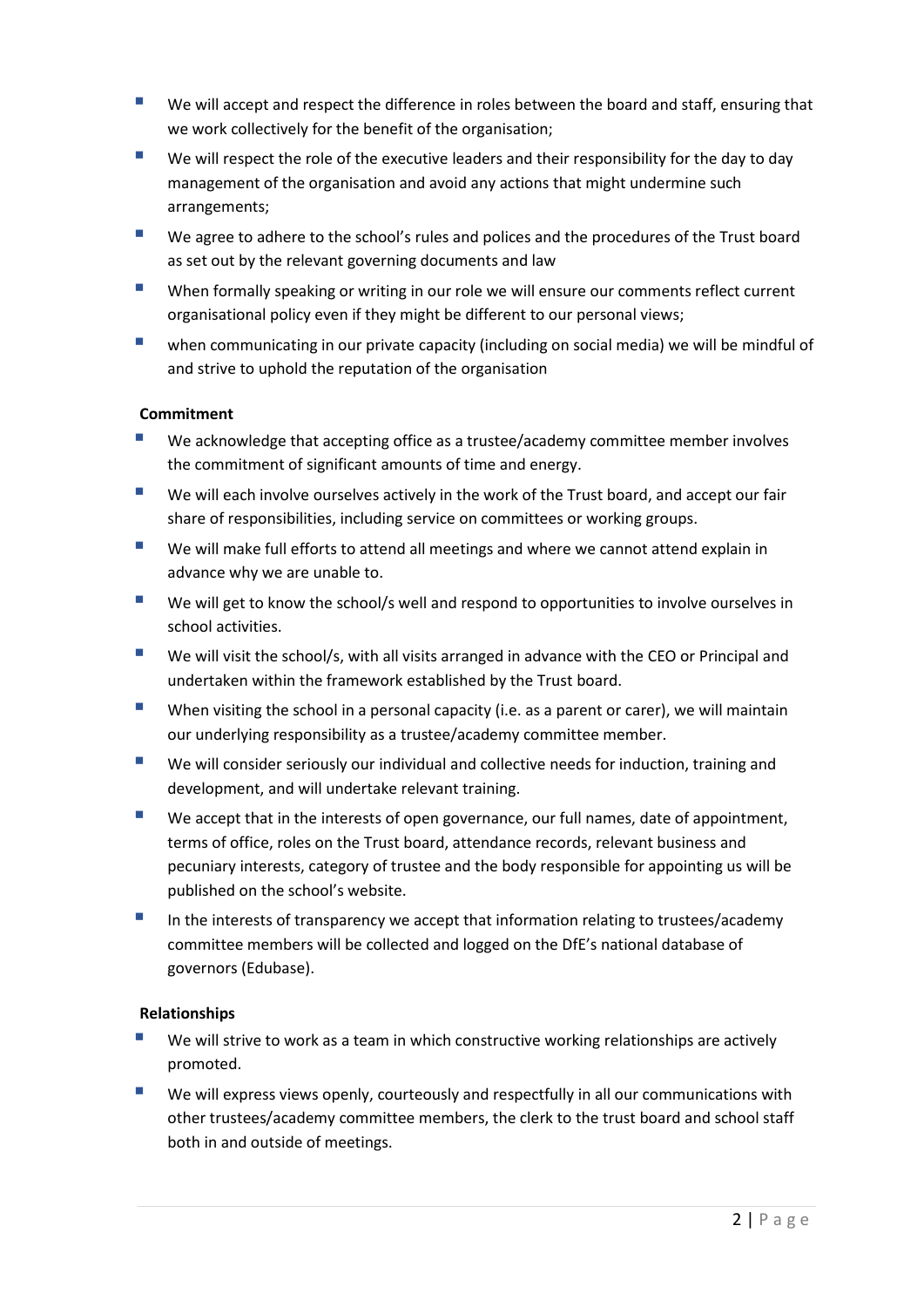- **UP** We will support the chair in their role of ensuring appropriate conduct both at meetings and at all times.
- We are prepared to answer queries from other board members in relation to delegated functions and take into account any concerns expressed, and we will acknowledge the time, effort and skills that have been committed to the delegated function by those involved.
- We will seek to develop effective working relationships with the executive leaders, staff and parents, the trust, the local authority and other relevant agencies and the community.

## **Confidentiality**

- We will observe complete confidentiality when matters are deemed confidential or where they concern specific members of staff or pupils, both inside or outside school.
- We will exercise the greatest prudence at all times when discussions regarding school/trust business arise outside a board meeting.
- $\blacksquare$  We will not reveal the details of any board vote.
- We will ensure all confidential papers are held and disposed of appropriately.

## **Conflicts of interest**

- We will record any pecuniary or other business interest (including those related to people we are connected with) that we have in connection with the Trust board's business in the Register of Business Interests, and if any such conflicted matter arises in a meeting we will offer to leave the meeting for the appropriate length of time.
- We accept that the Register of Business Interests will be published on the school/trust's website.
- We will also declare any conflict of loyalty at the start of any meeting should the situation arise.
- $\blacksquare$  We will act in the best interests of the school as a whole and not as a representative of any group, even if elected to the board.

## **Ceasing to be a trustee/academy committee member**

 We understand that the requirements relating to confidentiality will continue to apply after a trustee/academy committee member leaves office.

## **Breach of this code of conduct**

- If we believe this code has been breached, we will raise this issue with the chair and the chair will investigate; the board will only use suspension/removal as a last resort after seeking to resolve any difficulties or disputes in more constructive ways.
- **Should it be the chair that we believe has breached this code, another board member, such** as the vice chair will investigate.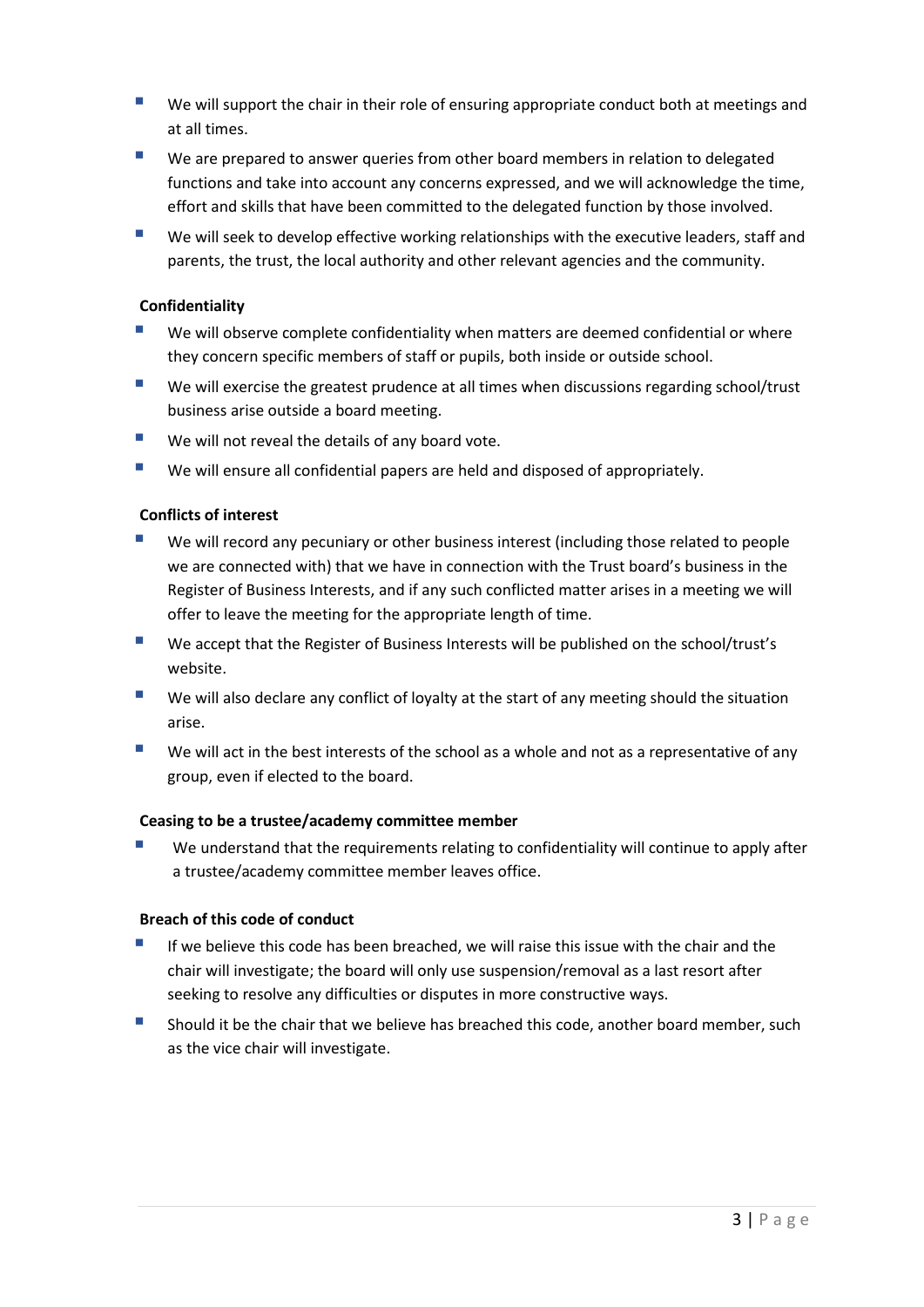#### **The seven principles of public life**

(Originally published by the Nolan Committee: The Committee on Standards in Public Life was established by the then Prime Minister in October 1994, under the Chairmanship of Lord Nolan, to consider standards of conduct in various areas of public life, and to make recommendations).

**Selflessness** - Holders of public office should act solely in terms of the public interest.

**Integrity** - Holders of public office must avoid placing themselves under any obligation to people or organisations that might try inappropriately to influence them in their work. They should not act or take decisions in order to gain financial or other material benefits for themselves, their family, or their friends. They must declare and resolve any interests and relationships.

**Objectivity** - Holders of public office must act and take decisions impartially, fairly and on merit, using the best evidence and without discrimination or bias.

**Accountability** - Holders of public office are accountable to the public for their decisions and actions and must submit themselves to the scrutiny necessary to ensure this.

**Openness** - Holders of public office should act and take decisions in an open and transparent manner. Information should not be withheld from the public unless there are clear and lawful reasons for so doing.

**Honesty** – Holders of public office should be truthful

**Leadership** – Holders of public office should exhibit these principles in their own behaviour. They should actively promote and robustly support the principles and be willing to challenge poor behaviour wherever it occurs.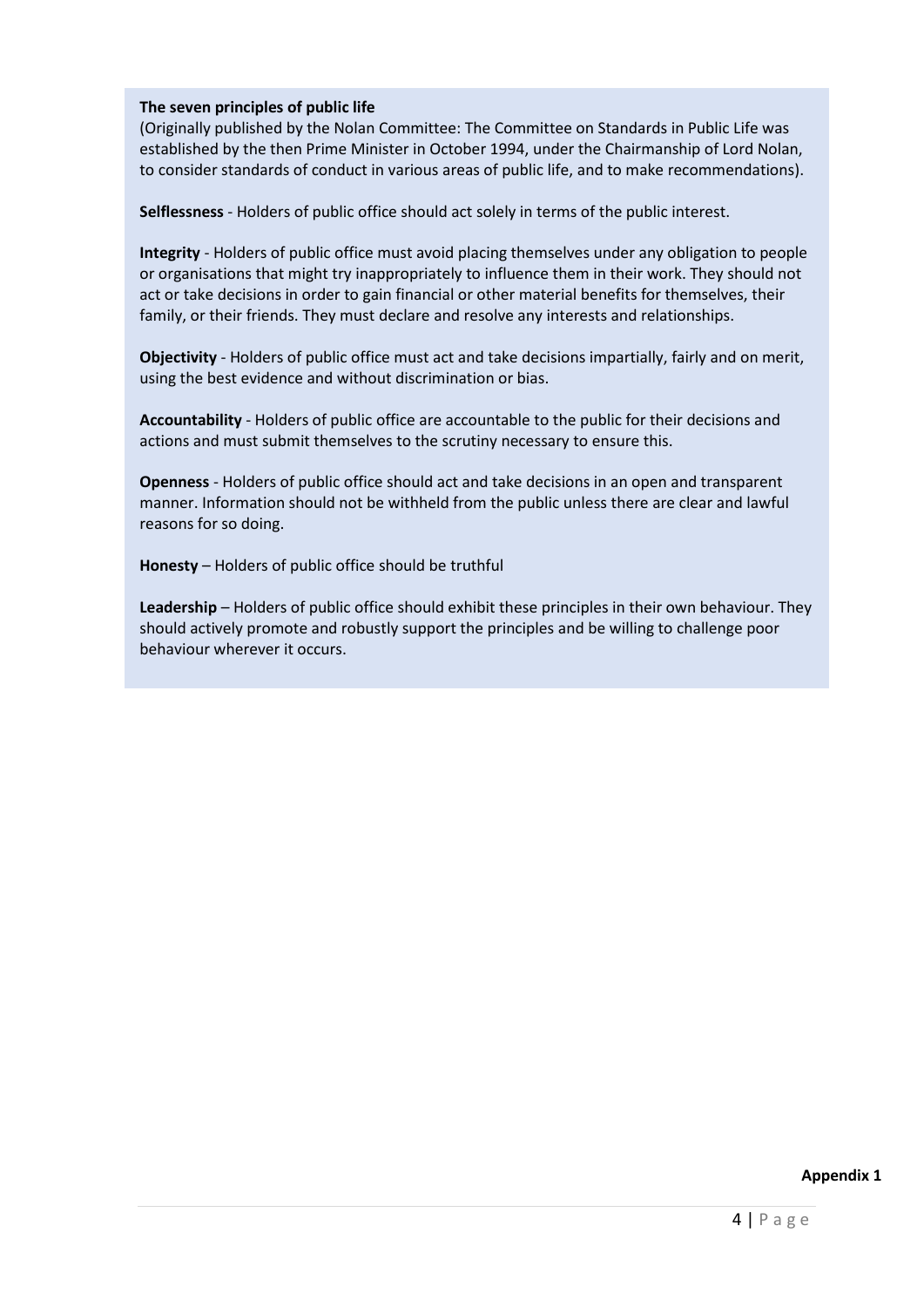#### **GUIDANCE TO TRUSTEES RELATING TO SCHOOL VISITS**

#### **Before a visit:**

The visit will have been organised with the Clerk as part of an annual schedule. This means that the member/s of staff will be aware in advance of a visit.

- Agree a mutually convenient time with the appropriate member of staff if it is difficult to contact the member of staff the Clerk should assist with this contact.
- Agree a purpose for the visit
- When visiting lessons ask the teacher whether the trustee should take part in the lesson the trustee is to recognise that this is a decision for the Teacher not the trustee to make
- If the visit is to a meeting it would be helpful for the Trustee to have the Agenda in advance
- Parent Trustees should avoid visiting lessons where their own child/ren are involved. They should, however, be encouraged to attend activities such as performances, sporting occasions, award ceremonies etc whether they have children taking part or not.

#### **During a visit:**

- Be punctual this is most important if for any reason the Trustee is late for a meeting/lesson it is often better not to attend but to ensure that the staff member is informed of the position
- If the visit is to a lesson ensure that the Trustee is introduced
- Keep in mind the purpose of the visit
- Be courteous and friendly
- Observe sensitively
- Listen keep talk to a minimum unless invited to participate
- Take minimal notes only.
- During a lesson do not ask questions, but if the Trustee is attending a meeting they should ask questions sparingly and then only if appropriate
- Be involved in activities only when invited.
- **Never** comment to the teacher on the conduct of the lesson or on individual pupils.
- The Trustee is to be aware that lessons have to keep to a tight timescale so nothing should be done to jeopardise this
- Thank staff and pupils at the end of the visit.

## **After the visit**

- The visit may provide an opportunity for a mutual discussion but Trustee must be aware that if the meeting is with a Teacher they may have to go immediately to another lesson so they must not be delayed. If there is a mutual discussion there should be no criticism at this stage.
- If there are any causes for concern they must be dealt with in the most appropriate way after consultation with the Principal. This does not apply to lesson content or delivery as Trustees must be aware that teachers are professional people. It is anticipated that concerns may relate to issues such as health and safety.
- Complete a short report using the school visit record as soon as possible and hand this to the Clerk. The Clerk will use this record to compile a record for the annual report on effectiveness of school visits. Not all visits (e.g. performances) will necessarily require a report.
- In your report, never make judgements on teachers or individual pupils.
- The Clerk will circulate the report to other Trustees in advance of the next meeting.
- Trustee should contact the Chair of the Board if they need any advice at any stage of the process.
- Staff should speak to the Principal if they have any concerns at any stage of the process.
- If there is any criticism of a Trustee the Chair should be informed and it will be his or her responsibility to investigate this matter, with the assistance of the Principal if necessary.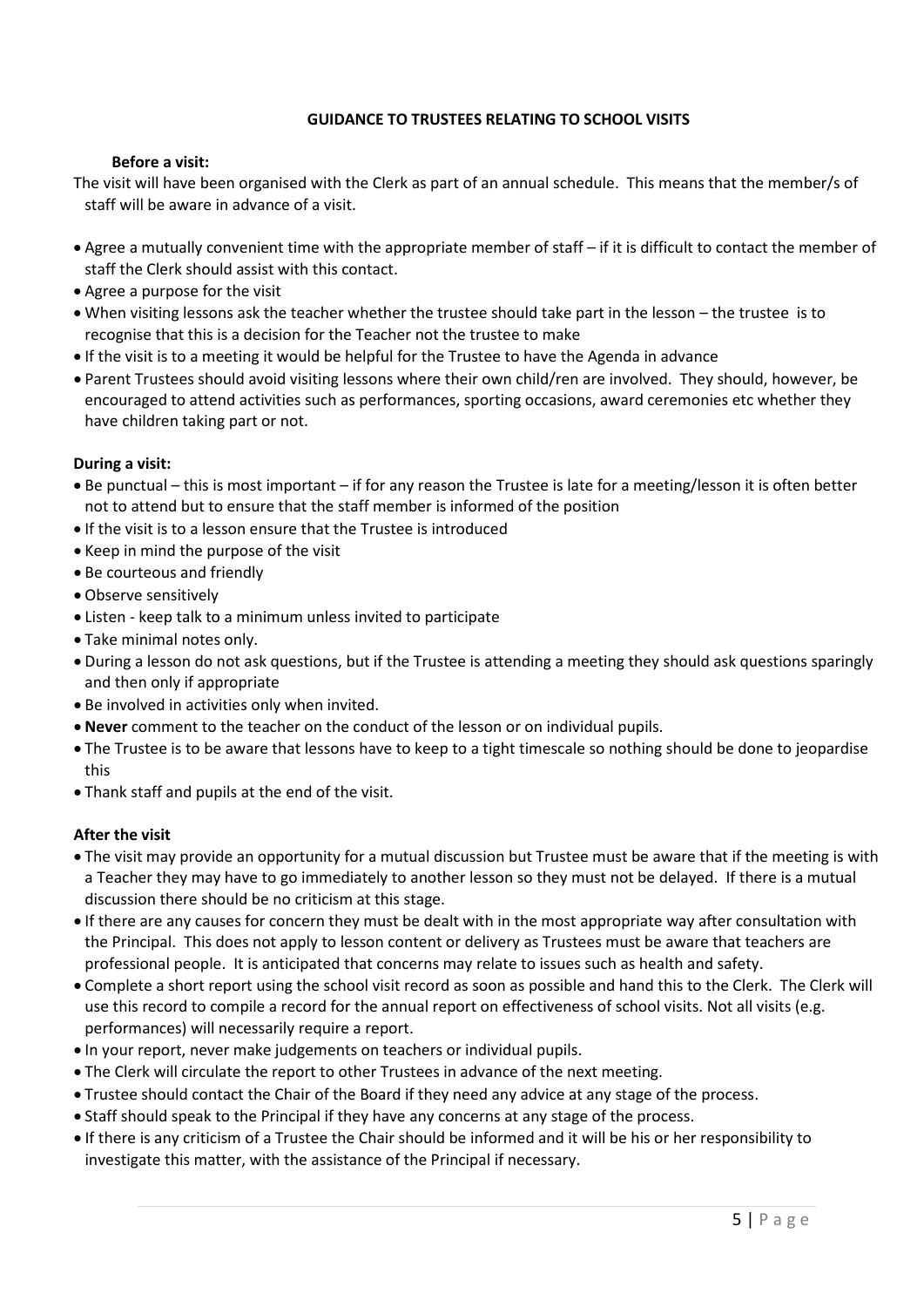# **Appendix 2 THE THAMES LEARNING TRUST**

#### **SCHOOL VISIT RECORD**

**Name of Trustee ……………………………………………… Date of Visit …………………….**

**Name of staff member / team being visited………………………………………………………………**

**School visited: …………………………………………………………………………………………………**

**Focus of visit:**

**Trustee comments:**

What did you see? What did you learn? Would you like anything clarified?

**Any key issues arising for the Board of Trustees?**